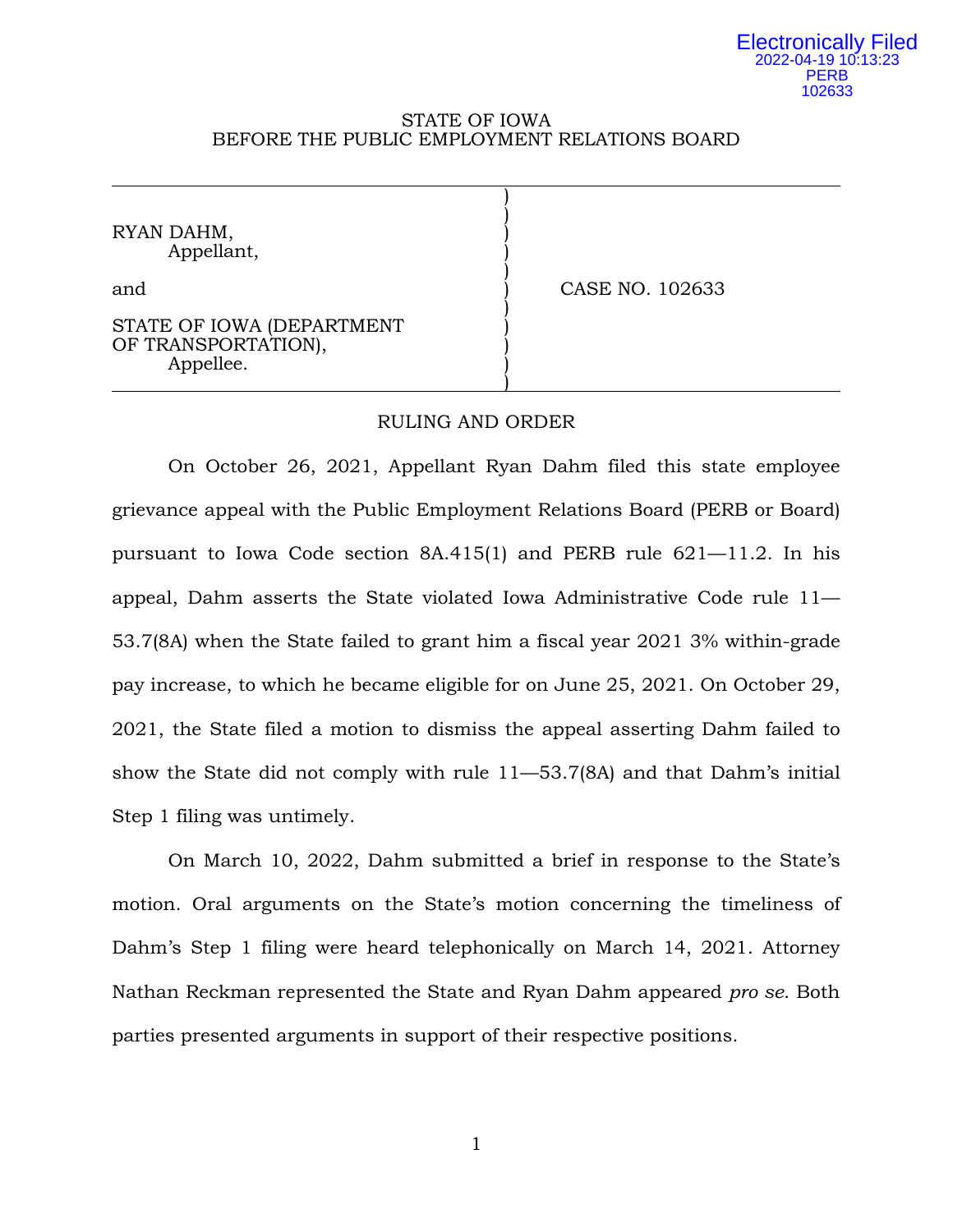### FINDINGS OF FACT

In litigating this preliminary timeliness issue, both parties submitted documents and referenced facts outside of the pleadings. Specifically, Dahm attached a number of exhibits with his appeal, including a copy of his original non-contract grievance with the State's responses at each Step; a copy of his June 24, 2021, Iowa Department of Transportation Individual Performance Plan and Evaluation; and a series of email correspondences dated from July 29 through August 11, 2021. Additionally, during oral arguments, both parties referenced a July 16, 2021, direct deposit and payroll warrant and Dahm requested the undersigned take "official notice" of the fact that his payroll warrant does not itemize wage increases. The exhibits, pleadings, and arguments reveal the following undisputed facts.

Dahm is employed as a Motor Vehicle Investigator in the Iowa Department of Transportation's (IDOT) Bureau of Investigation and Identity Protection in Ankeny, Iowa. Dahm's position is merit-covered and is part of the public safety bargaining unit represented by the American Federation of State, County and Municipal Employees, Iowa Council 61 (AFSCME).

On June 23, 2021, Dahm met with his immediate supervisor for his annual performance review. Dahm's Individual Performance Plan and Evaluation reveals that he received an overall rating of "meets expectations." However, in the section of the evaluation labeled "Recommended Actions: Salary Increase (for non-contractual positions only)," neither the "Yes" nor "No" box was checked. Dahm signed the performance evaluation indicating that he received and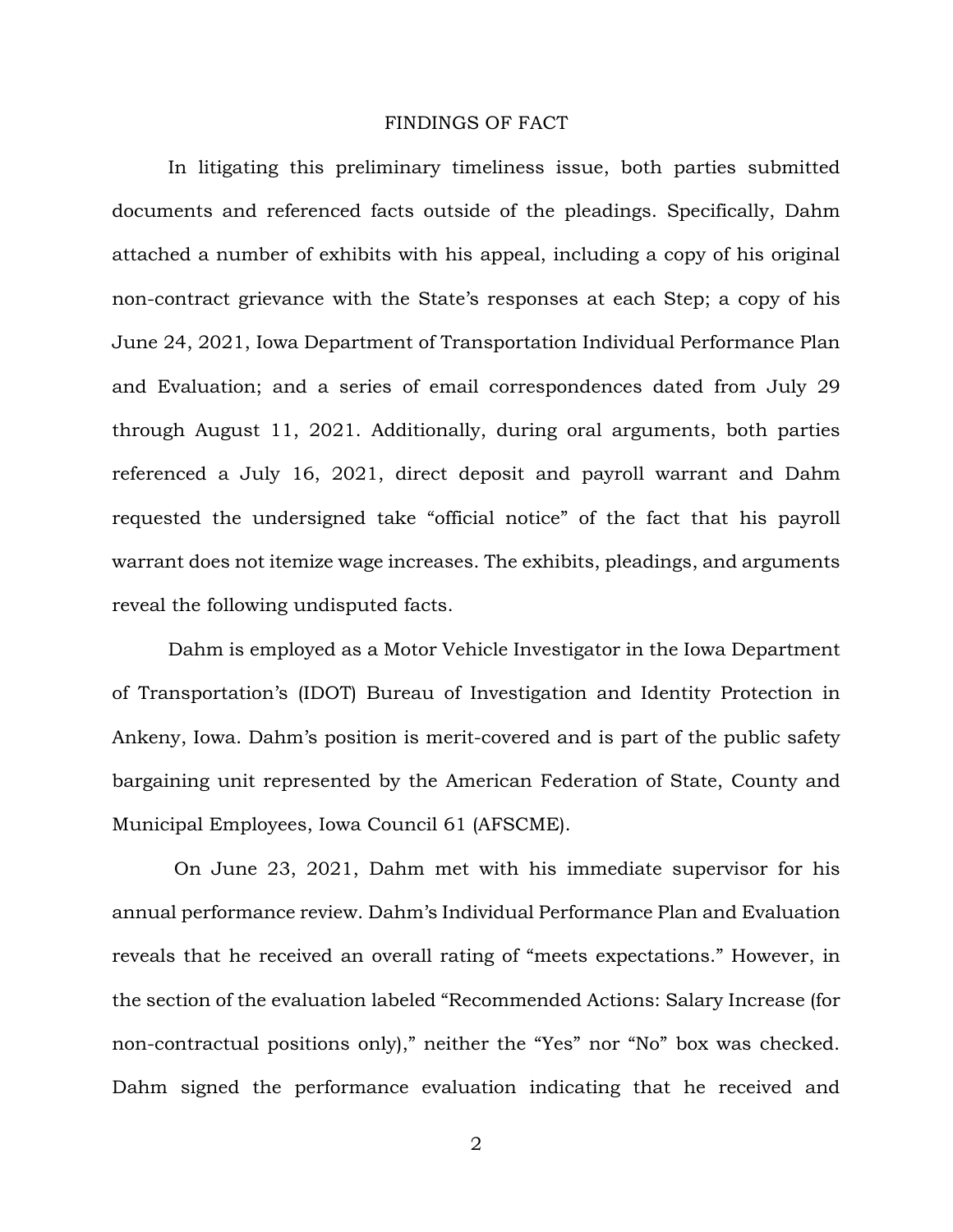discussed the evaluation with his supervisor. Dahm's performance evaluation was finalized the next day, June 24, 2021.

The record reflects that IDOT did not grant Dahm a within-grade pay increase for "meeting expectations" on his annual performance evaluation as permitted by Department of Administrative Services (DAS) rule 11—53.7(8A). During oral arguments, the parties agreed that had IDOT granted Dahm a within-grade pay increase, the pay increase would have taken effect the next pay period, beginning June 26, 2021.

On July 1, 2021, pursuant to AFSCME's collective bargaining agreement (CBA), all employees in the public safety bargaining unit received a 4.5% pay increase for the 2022 fiscal year, beginning July 1, 2021 and ending June 30, 2022. Although the 4.5% pay increase was for the new fiscal year, pursuant to the CBA, it retroactively took effect at the beginning of the June 26, 2021, pay period.

During oral arguments, Dahm acknowledged that on July 16, 2021, he received a direct deposit and a payroll warrant reflecting his rate of pay for the June 26, 2021, pay period. Dahm acknowledged that his July 16 payroll warrant reflected his 4.5% pay increase. On July 29, 2021, Dahm emailed his payroll point of contact stating, in relevant part:

…I have a question to may payroll change rates.

My anniversary is late June 2021 from my promotion—I should have a 3% step increase based on my IPPE result and anniversary late June. I didn't receive that 3% step increase.

I did receive the step increase of 4.5% that would have been for July 1 and the across the board raise for July 1. Are you the correct point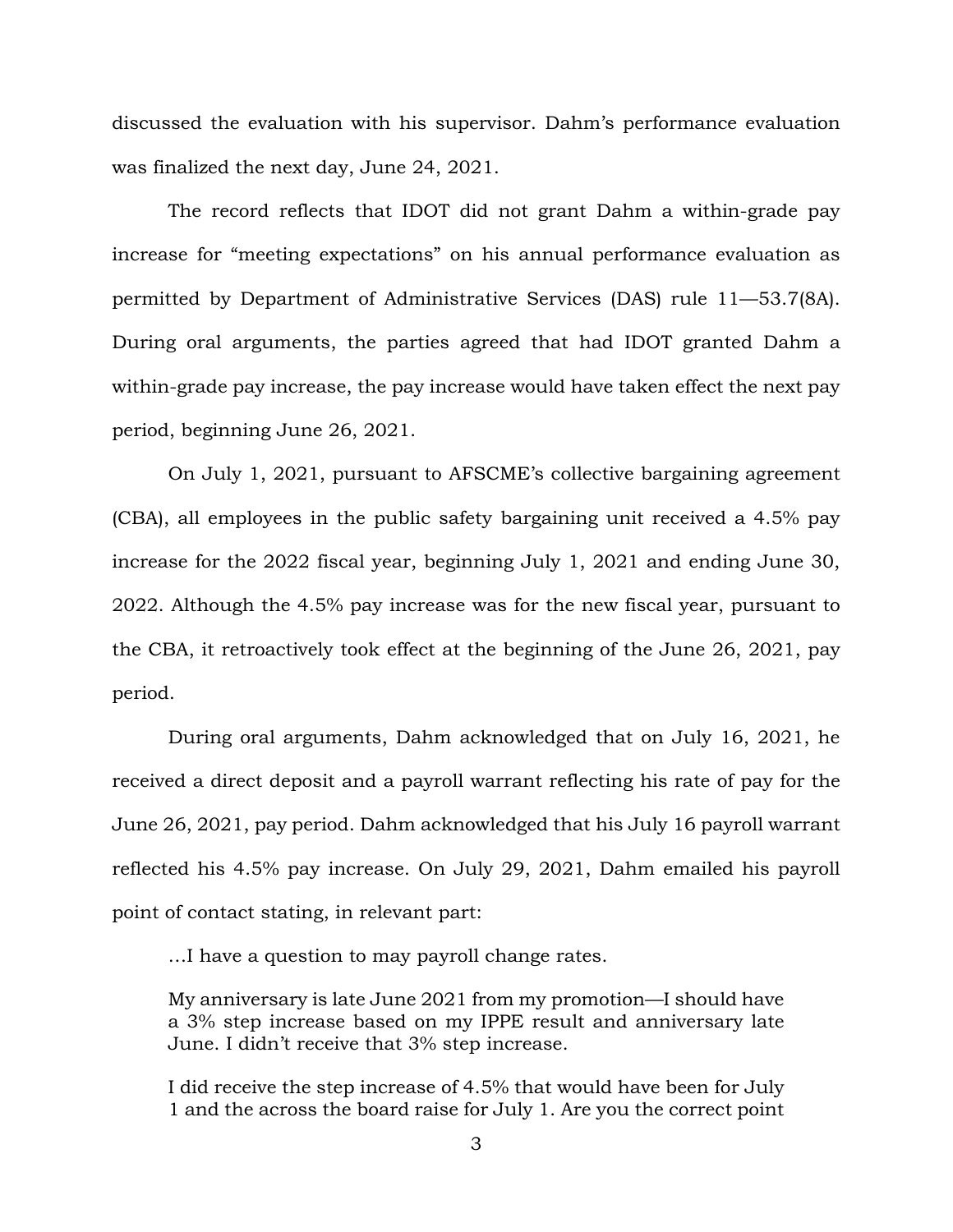of contact to review this? If not, will you point me in the right direction?

Thank you,

On August 5, 2021, Dahm received a response stating that his question was not a payroll issue and that Dahm should direct his question to his human resources administrator. Emails dated August 10 and 11, 2021, reflect that Dahm presented his concerns to his immediate supervisor and others in human resources or the IDOT chain of command.

On August 11, 2021, Dahm filed a grievance at Step 1 of the State's noncontract grievance procedure alleging that he did not receive a fiscal year 2021 (July 1, 2020 through June 30, 2021) raise of 3% that he was eligible for on June 25, 2021, in violation of Iowa Administrative Code rule 11—53.7(8A). Dahm's grievance was denied at steps 1 and 2 of the State's non-contract grievance procedure on the grounds that it was not timely filed. At Step 3, the DAS Director's designee denied Dahm's grievance on the grounds that it was not timely filed and, alternatively, that no provision of Iowa Code section 8A, subchapter IV or DAS rules requires the State to grant employees within-grade pay increases. Dahm subsequently filed a timely appeal with PERB on October 26, 2021.

# Summary of the arguments

The State asserts that Dahm failed to file his initial grievance at Step 1 of the State's non-contract grievance procedure within 14 calendar days of the date Dahm knew, or should have known, of the grievance issue as required by DAS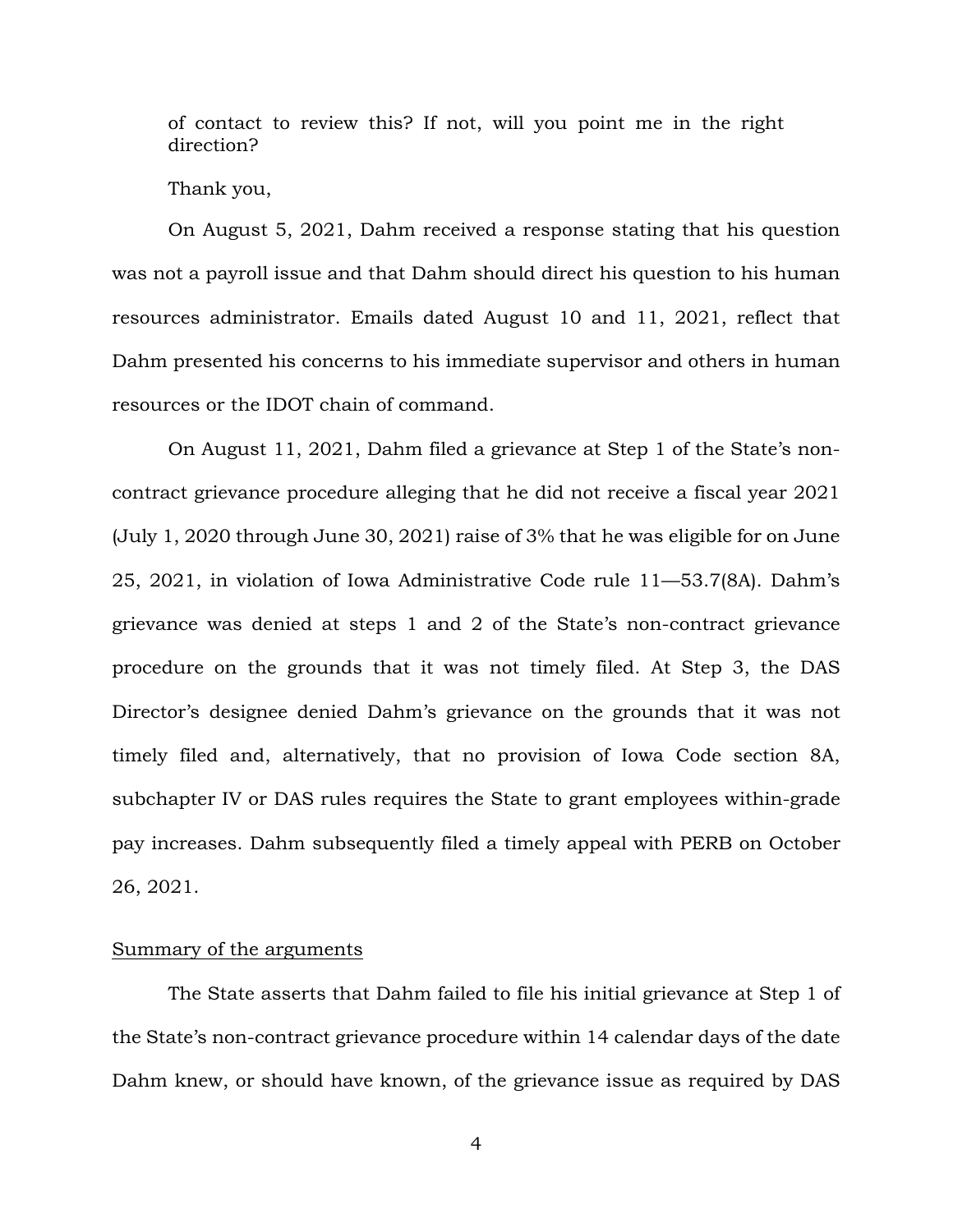rule 11—61.1(8A). Specifically, the State contends that Dahm knew or should have known he did not receive a pay increase on June 23, 2021, when Dahm signed his annual performance evaluation, which left blank the section titled "Recommended Actions: Salary Increase." Alternatively, the State argues that, at the latest, Dahm should have known he did not receive a pay increase on July 16, 2021, when Dahm received his payroll warrant reflecting his rate of pay for the June 26, 2021, pay period. In either case, the State contends Dahm's grievance filed on August 11, 2021, was untimely and, therefore, PERB is without authority to consider the merits of Dahm's appeal.

In response to the State's first argument, Dahm asserts the performance evaluation failed to notify him of the grievance issue because the section of the evaluation labeled "Recommended Actions: Salary Increase" stated "for noncontractual positions only." As his position is covered by the CBA, Dahm claims he reasonably believed the section was inapplicable. As to the State's second argument, Dahm contends that the payroll warrant failed to notify him of the grievance issue on July 16, 2021, because the warrant did not itemize pay raises and it took him time to investigate and confirm that he did not receive a withingrade pay increase. As such, Dahm asserts that he first learned of the grievance issue on July 29, 2021, and that he timely filed his grievance at Step 1 within 14-days of that date.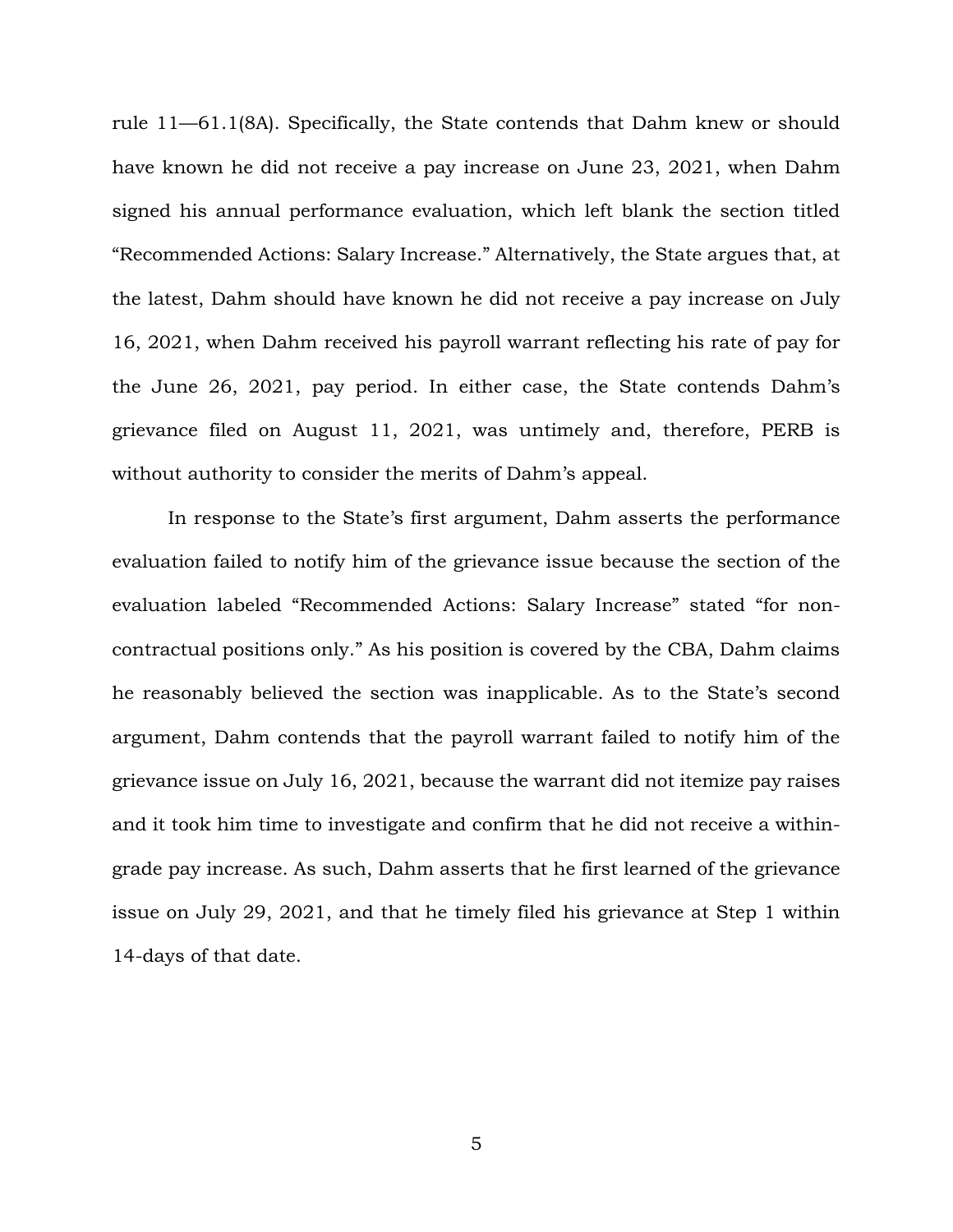#### CONCLUSIONS OF LAW

#### Consideration of facts outside the pleadings

A preliminary issue in this case concerns the scope of evidence at issue in this proceeding. PERB proceedings are governed by chapters 17A, 20, and PERB's administrative rules. *See Pub., Prof'l & Maint. Emps., Local 2003 & Lewis Cent. Cmty. Sch. Dist.*, 92 H.O. 4755 at 5. Although PERB is not bound by the Iowa Rules of Civil Procedure, PERB often follows them when its own rules are silent on the matter. *See AFSCME/Iowa Council 61 & State of Iowa (Bd. of Regents-University of Northern Iowa) (Dep't of Admin. Servs.)*, 03 PERB 6673 at 1-2. As such, Iowa Supreme Court case law is instructive in determining the appropriate evidence to consider on a motion to dismiss.

Ordinarily on motions to dismiss, "the questions are legal and all wellpleaded facts are taken to be true in deciding the issue." *See Sanchez v. State*, 692 N.W.2d 812, 814 (Iowa 2005). Therefore, when considering a motion to dismiss, courts are generally limited to the facts stated in the pleadings and should not consider evidence outside the pleadings. *See Wilson v. Ribbens*, 678 N.W.2d 417, 418 (Iowa 2004).

However, the Iowa Supreme Court has held that in certain circumstances a court may consider facts outside the pleadings. *See id*. These circumstances include: (1) when facts arise after a plaintiff filed the petition, (2) when parties do not dispute the facts; and (3) when the issues in the motion to dismiss do not concern the adequacy of the petition to state a claim for relief. *See Carroll v. Martir*, 610 N.W.2d 850, 856 (Iowa 2000). For instance, in *Carroll*, the Iowa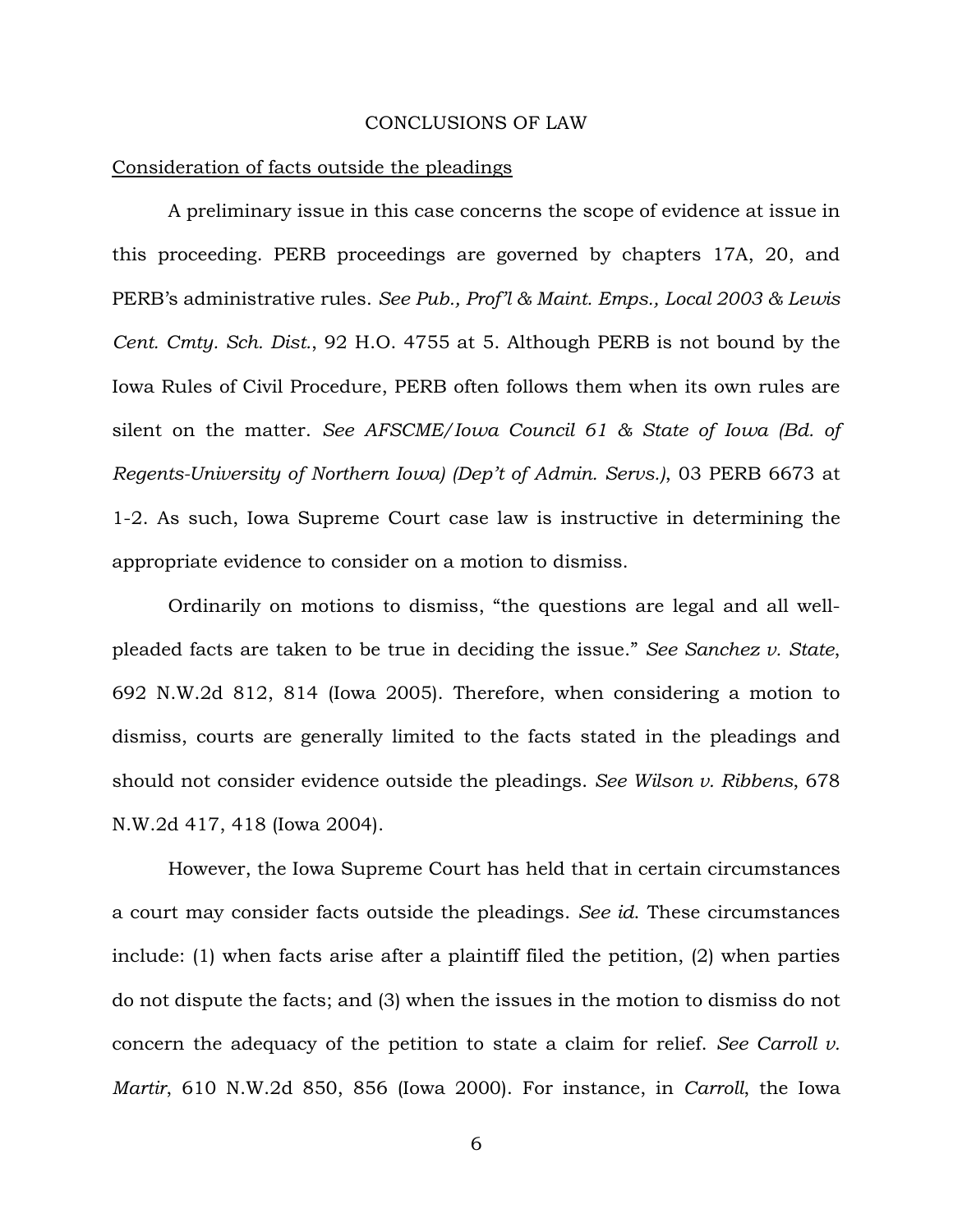Supreme Court allowed the consideration of affidavits and other evidence attached to the motion to dismiss and the resistance to the motion to dismiss because no party raised an objection and the motion to dismiss concerned the delay of service rather than failure to state a claim for relief. *See Carroll*, 610 N.W.2d at 856.

Similarly, in *Mormann v. Iowa Workforce Development*, the Iowa Supreme Court allowed consideration of evidence outside the pleadings because the motion to dismiss concerned the timeliness of the petition, and thus, the court's authority to hear the case, rather than failure to state a claim for relief. *See* 913 N.W.2d 554 (Iowa 2018). In affirming the district court's decision to consider evidence outside the pleadings, the Iowa Supreme Court stated, "In the future…we encourage district courts to actively manage the disposition of preliminary questions regarding subject matter jurisdiction and authority in particular cases." *Mormann*, 913 N.W.2d at 566. The Court explained:

Although a motion to dismiss is clearly the appropriate vehicle to raise the issue, the district court should determine based upon the framing of the issues and input from the parties whether preliminary issues of subject matter or authority is to be heard solely on the pleadings under the standards of a motion to dismiss, whether factual materials outside the pleadings will be considered under the standards of a motion for summary judgment, or whether the hearing will be a trial-type hearing on the merits of the preliminary issue with an appropriate opportunity afforded to the parties to conduct discovery on the limited preliminary issues.

In the instant case, both parties submitted exhibits and presented arguments referencing facts outside the pleadings; those facts are material to the preliminary question of whether PERB has authority to hear this particular

*Id*.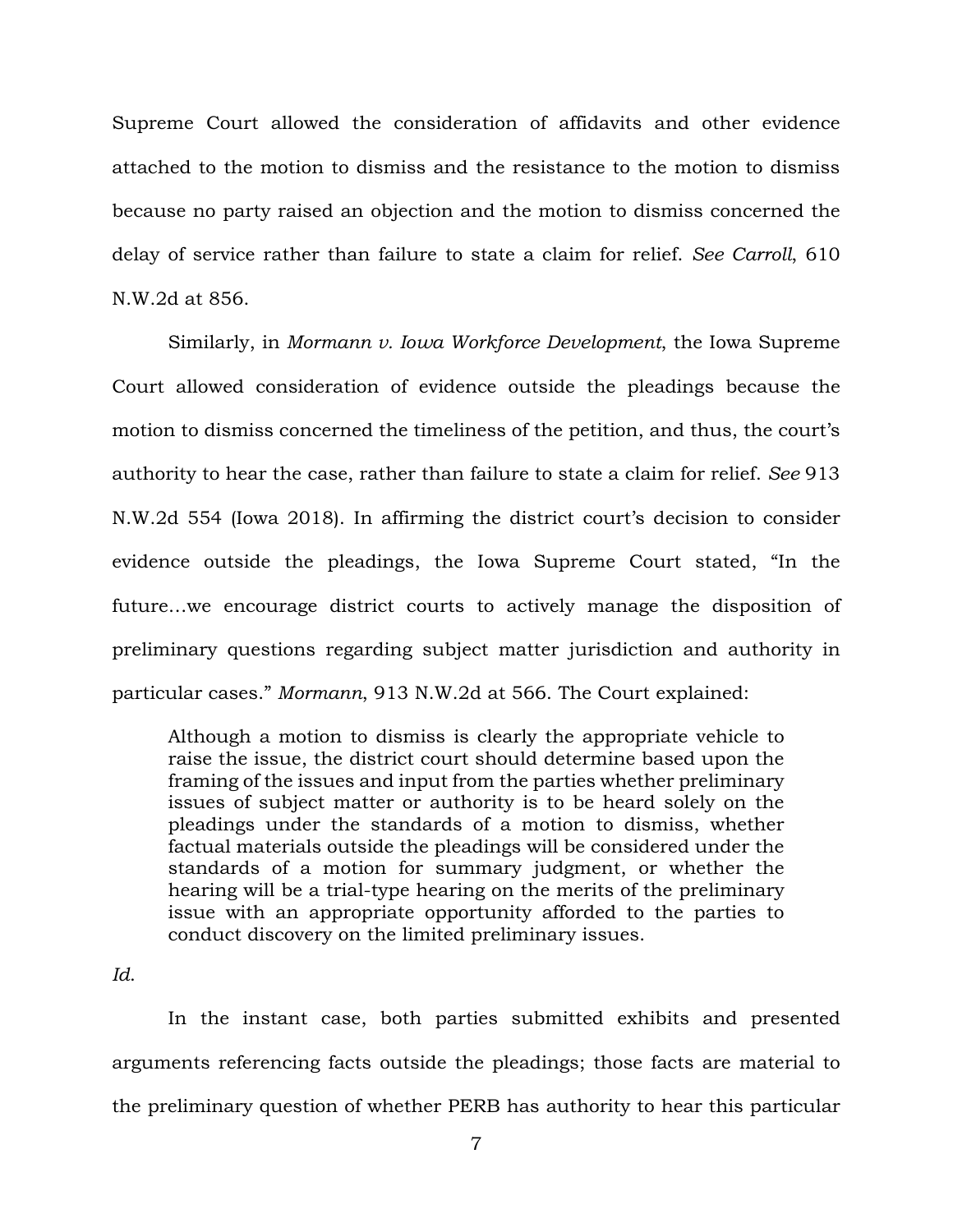case; and the parties did not object to the evidence nor dispute the material facts. Under these circumstances, I conclude this case falls within the exceptions established by the Iowa Supreme Court and that it is in the best interest of the agency and the parties to consider the undisputed facts outside the pleadings to address the preliminary timeliness issue.

### Motion to dismiss

At issue is whether Dahm's initial grievance was timely filed. DAS rule 11—61.1(8A) governs the State's non-contract grievance procedure. Subrule 61.1(1) provides, in relevant part:

## **61.1(1)** *Grievance procedure.*

*a*. Step 1. The grievant shall initiate the grievance by submitting it in writing to the immediate supervisor, or to a supervisor designated by the appointing authority, within 14 calendar days following the day the grievant first became aware of, or should have through the exercise of reasonable diligence become aware of, the grievance issue…

"If the grievant fails to proceed to the next available step in the grievance procedure within the prescribed time limits, the grievant shall have waived any right to proceed further in the grievance procedure and the grievance shall be considered settled." Iowa Admin. Code r. 11—61.1(2)(*a*). As such, if an employee fails to initiate their grievance within the 14-day time limit, under rule 61.1, the employee waives their right to proceed further in the grievance process and their grievance is deemed settled.

The Board has recognized the importance of DAS rule 11—61.1's time limits to the State's overall system for resolving employee grievances, explaining: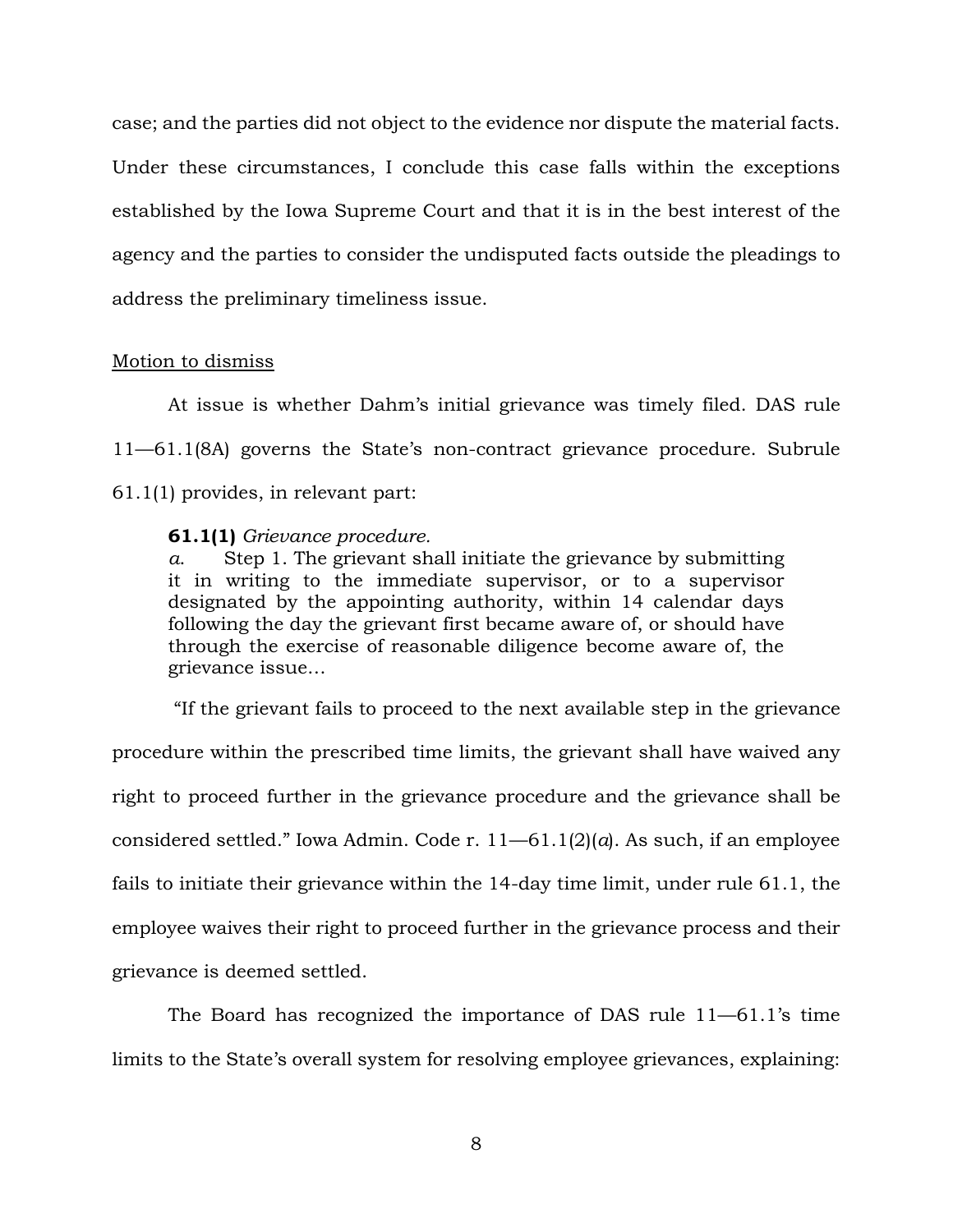The main objective of rule 11—61.1 is the establishment of an expeditious system for resolving employee grievances. That timeliness is deemed essential seems apparent from the subrule 61.1(2) provision that failure to proceed within the prescribed time periods ends the matter, absent the parties' agreement to an extension.

*Steinbronn & State of Iowa (Dept. of Hum. Servs.)*, 05-MA-07 at 13.

Although the filing deadlines are essential to rule 11—61.1, "The rule…specifically recognizes and incorporates a version of the 'discovery rule' exception to [the] statutes of limitation." *Id*. As the Iowa Supreme Court explained, the discovery rule exception applies "when it would be unfair to charge 'a plaintiff with knowledge of facts which are unknown and inherently unknowable.'" *LeBeau v. Dimig*, 446 N.W.2d 800, 802 (Iowa 1989) (quoting *Urie v. Thompson*, 337 U.S. 163, 169 (1949)). In *Mormann*, the Court further explained:

The application of the discovery rule…is based upon the common sense notion that a potential claim should not be barred when the failure to bring a timely action arises from the plaintiff's lack of knowledge about key facts that are unknown to the plaintiff and cannot reasonably be discovered by the plaintiff even in the exercise of due diligence.

913 N.W.2d at 566-67.

As such, under the discovery rule, the limitations period begins to run when the injured party has actual or imputed knowledge of the acts that constituted the grievance. *See Brown v. PERB*, 345 N.W.2d 88, 85-96 (Iowa 1984); *see also UNI-United Faculty & State of Iowa (Bd. of Regents)*, 2013 ALJ 8246 at 15. Knowledge is imputed to a grievant when he/she gains information sufficient to alert a reasonable person of the need to investigate. *See UNI-United*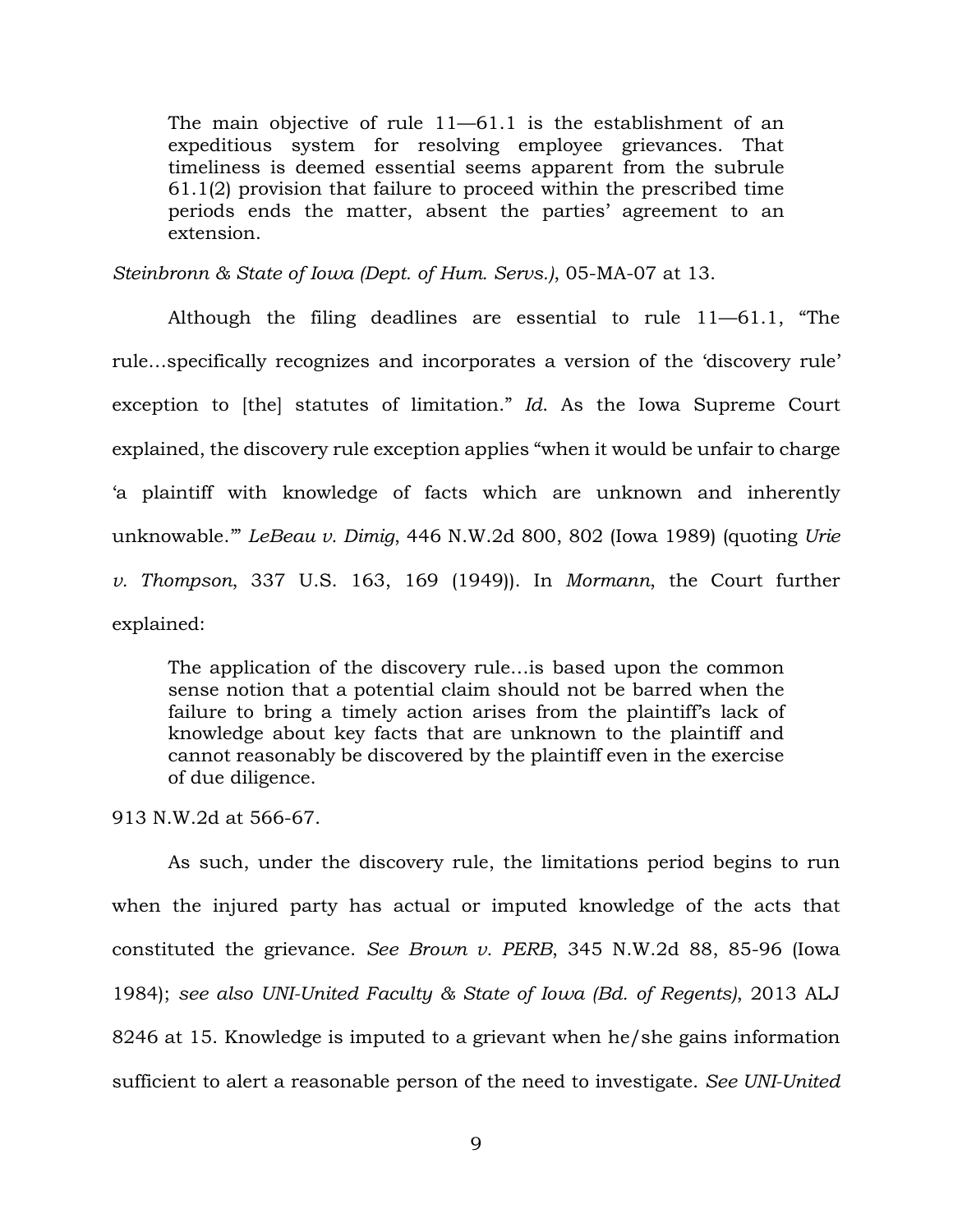*Faculty*, 2013 ALJ 8246 at 15; *see also Ranney v. Parawax Co., Inc.*, 582 N.W.2d 152, 155 (Iowa 1998). As of that date, the limitations period begins to run and the grievant "is on inquiry notice of all facts that would have been discovered by a reasonably diligent investigation." *UNI-United Faculty*, 2013 ALJ 8246 at 16. "The period of limitations is the outer time limit for making the investigation and bringing the action." *Id*.

Finally, the duty to investigate does not depend on exact knowledge of the nature of the problem that caused the injury. Rather, it is sufficient that the injured party be aware that a problem existed, as one purpose of the inquiry is to ascertain its exact nature. *See id.* at 8; *see also Franzen v. Deere and Co.*, 377 N.W.2d 660, 662 (Iowa 1985).

In the instant case, it is undisputed that Dahm became eligible for a pay increase on June 25, 2021, but did not file his grievance concerning the issue until August 11, 2021, far more than 14-days after the alleged violation. Rather, Dahm relies upon the discovery rule exception to the 14-day limitation period asserting that he filed his grievance within 14-days of July 29, 2021, the date Dahm claims he acquired actual knowledge of the State's alleged violation.

As such, resolution of this timeliness issue requires application of the discovery rule and the related concept of inquiry notice. As discussed above, under the discovery rule, the limitation period begins to run when the injured party knew or reasonably should have known of the acts that constituted the grievance.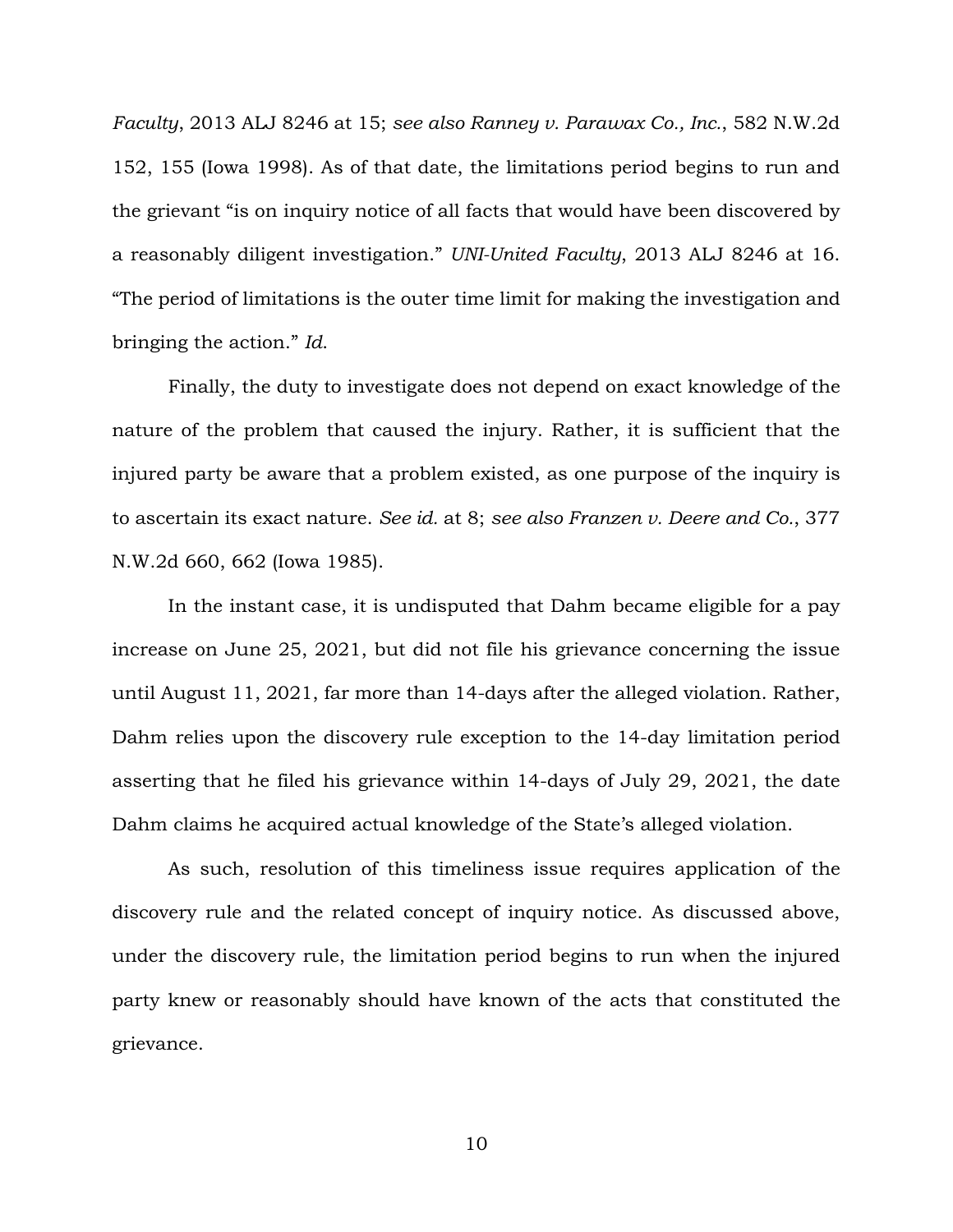In the instant case, viewing the record in the light most favorable to Dahm, I accept as true his claim that he did not have actual knowledge that he did not receive a within-grade pay increase until July 29, 2021. Further, I conclude the record presents a genuine issue of material fact as to whether Dahm should have known on June 24, 2021, that he did not receive a within-grade pay increase. Specifically, Dahm presented evidence that the section of his performance evaluation titled "Recommended Actions: Salary Increase" stated it was "for noncontractual positions only." As the evaluation itself indicated the section was inapplicable, it is at least plausible Dahm did not know, or have reason to investigate, the issue on June 24, 2021.

However, I conclude Dahm was on inquiry notice of the State's alleged failure to provide him a within-grade pay increase no later than July 16, 2021. At that point, Dahm was aware any potential pay increase should have taken effect June 26, 2021, and, on July 16, he received a direct deposit and payroll warrant reflecting his rate of pay for that pay period.

Although Dahm may not have actually reviewed his payroll warrant until later that month, the warrant's information was nonetheless sufficient to alert Dahm of the problem, which he would have discovered through due diligence and a brief investigation. PERB has previously held that the receipt of a paycheck puts an employee on inquiry notice of facts involving their pay rate and range. *See Elsberry & State of Iowa (Dep't of Hum. Servs.)*, 03-MA-13 at 4 (concluding grievant knew or should have known that she was not at the maximum rate of her pay range no later than the receipt of her first paycheck). Similarly, I